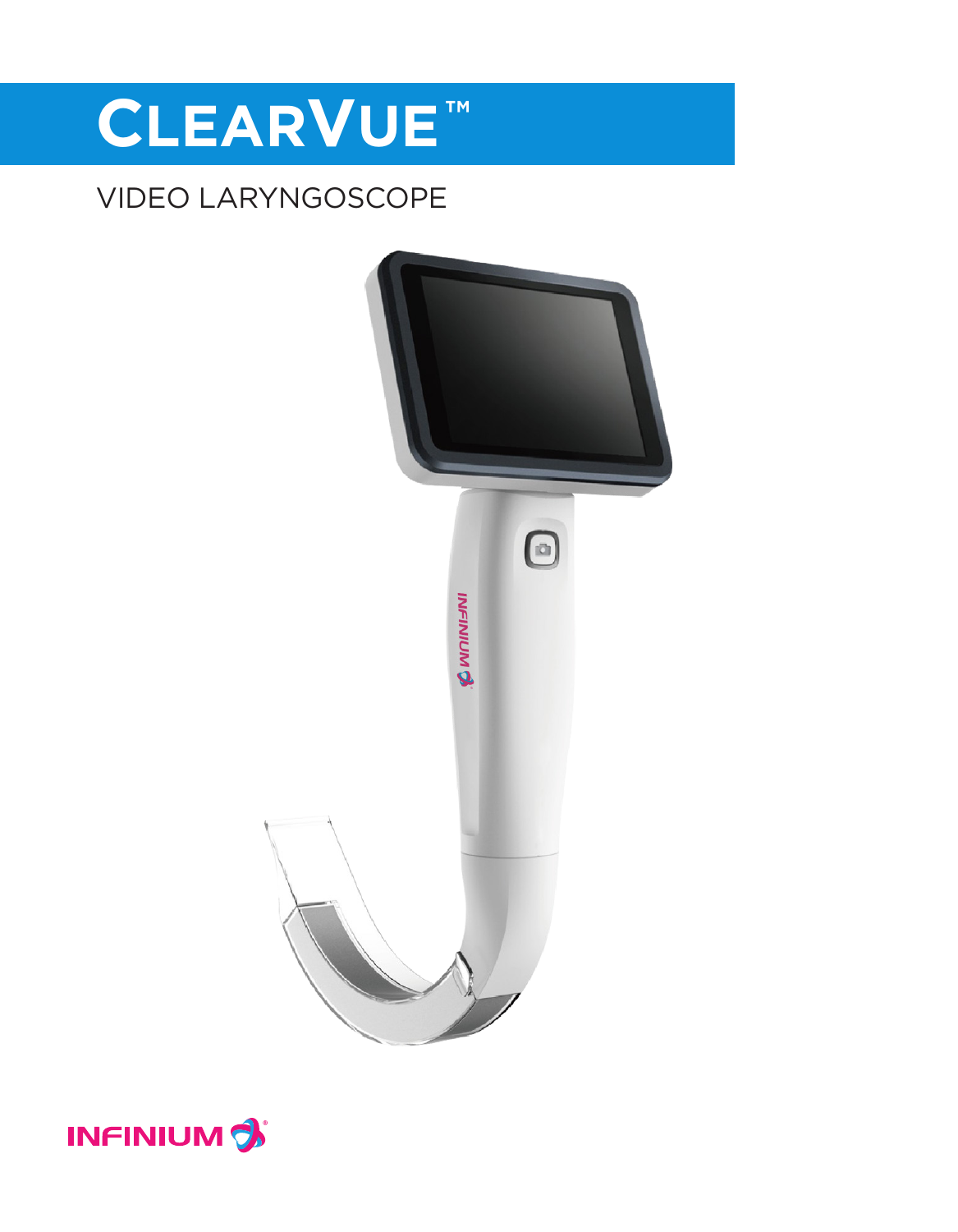## **CLEARVUE™**

## **The Infinium ClearVue™ VL3D**

### Disposable Blade Video Laryngoscopes

The **Infinium ClearVue™** video laryngoscope adopts state-of-the-art image technology and possesses the advantage of a 2.0 megapixel full view camera with 4 inch high-resolution monitor. The **ClearVue™** features a rechargeable li-ion battery for extended use. The HD screen offers a unique anti-fog and anti-shatter capability. The overall design is compact and ergonomic. A high-resolution view of the glottis will enable clinicians first-attempt success while minimizing any chance of a complication during the intubation process.

The Infinium ClearVue™ Video Laryngoscopes are:

#### **COMPACT AND INNOVATIVE**

- **Example 1 Lightweight Unit Is Less Than 350g**
- **Rigid Steel Construction**
- **n** Quick installation and Removal of Blades
- Quick Shot Camera Button for Photo and Video Recording
- 4 GB Data Storage (Approx. 80 Minutes of Stored Video)
- **DEDITION OPTION OUTPUT OF REMOTE DISPLAY**

#### **COMPREHENSIVE BLADE OFFERING**

- Macintosh Blades Size 1,2,3,4,5 Available
- Macintosh Channeled Blades Size 1,2,3,4,5 Available

#### **DURABLE**

- **n** 1 Years Warranty
- **Exercen Reinforced with Anti-Shatter** Protection
- **Example 1 Light Weight Long Lasting Rechargeable** Li-ion Battery

#### **HIGH-DEFINITION**

- 4 Inch HD Display
- Anti-Fog Lens
- 2.0 Mega Pixel Camera With Video